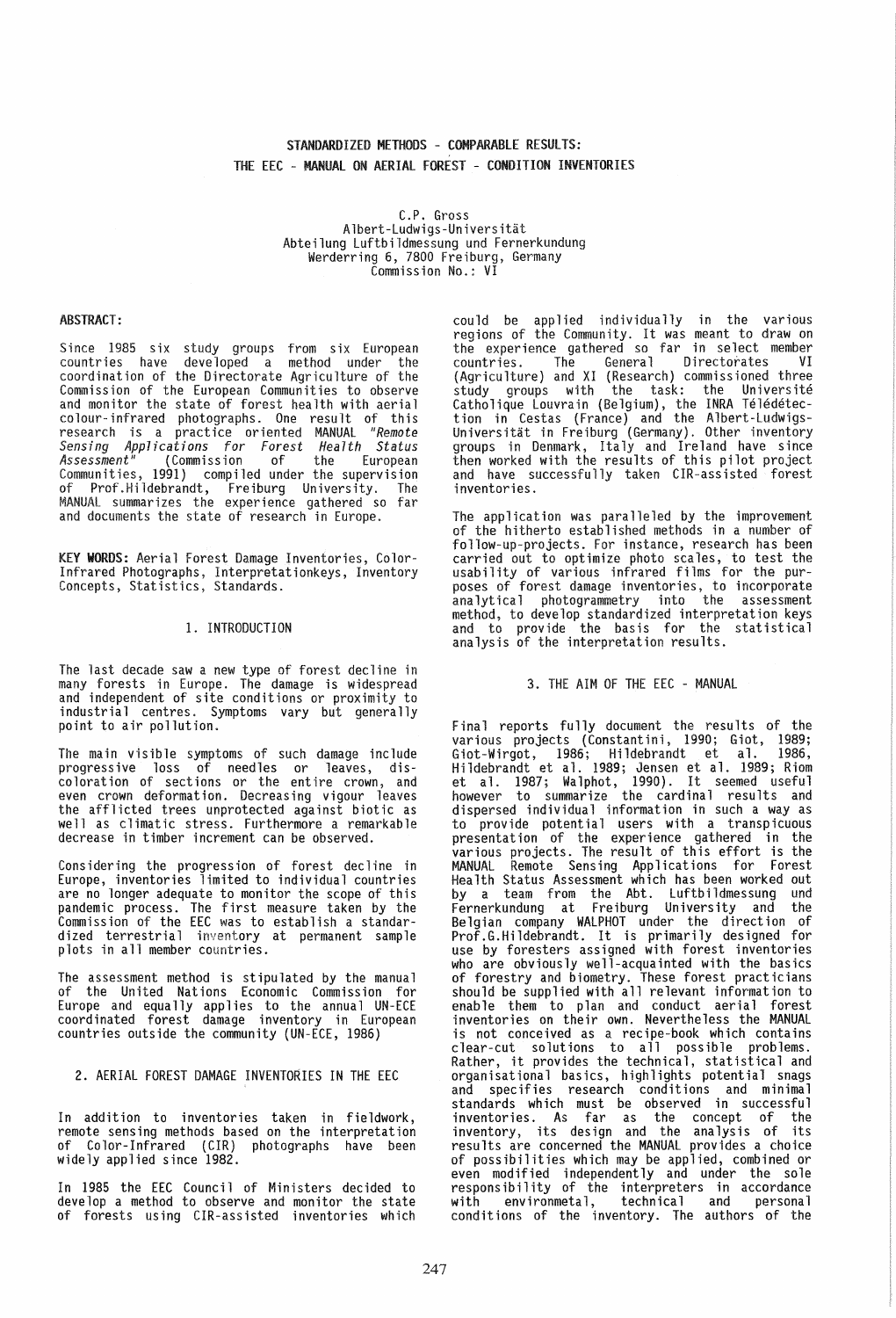MANUAL thus had the difficult task to offer highly flexible concepts while maintaining standards designed to ensure the temporal and geographical comparability of the inventory results even across national borders.

## 4. SUMMARY OF CONTENTS

The MANUAL consists of six chapters. The first three (Introduction, Color-Infrared-Film, Flight Parameters) elaborate on the basics of the proce- dure. The brief characterization and comparison of the various methods to monitor forest damages in field-work and remote sensing is followed by a description of the photographic features and use of CIR-films, the planning and actual taking of aerial photographs, and a detailled call for tender.

The chapter "Inventory Concept" lists selection criteria and supplies inventory concepts along with sampling designs for inventory areas of various sizes, ranging from multistage sampling surveys to complete surveys of specific single stands. Furthermore methods are introduced which allow to locate identical trees in the photographs of follow-up-inventories.

The quality of interpretation results, especially their reproducibility and comparability, is mainly dependent on standardized assessment methods and carefully developed interpretation keys. Hence chapter five entitled "Photointerpretation" is particularly important. It contains the interpretation keys for the tree species spruce, pine, oak, beech and silver fir which have been developed by the international expert team "Arbeitsgruppe Forstlicher Luftbildinterpreten" (AFL) over a period of several years (Verein Deutscher Ingenieure, 1990). Meanwhile the keys have proved to be worthwhile in a number of inventories which have been carried out in various countries (Gross, 1990). They distinguish five classes of "crown condition" in accordance to damages classified in terrestrial inventories.<br>Another important characteristic of theses Another important characteristic of theses interpretation keys is that shape characteristics are equivalent to, or even more important, than colour characteristics (Gross et al. 1990). Due to the fact that the present interpretation keys do not cover the whole spectrum of tree species in European forests, the MANUAL supplies all information which necessary to compile additional interpretation keys on the basis of the AFL-keys. Chapter five is completed by recommendations for the organisation of interpretations, technical equipment used in the analysis, the training of interpreters and means of control during the evaluation.

The final chapter six deals with the basics of the statistical data analysis. It emphasizes how important it is to handle information with utmost care which could only be obtained with great effort in the first place. In addition, this chapter draws attention to typical problems in forest damage inventories, outlines possible solutions and describes previously applied methods. It is a reminder that in all phases of the inventory, from the conception to data analysis and the presentation of the results, maximum care in the statistical planning and processing is indispensable to warrant the effectiveness and confidence of the inventory.

# 5. CONCLUSION

With the publication of the EEC-Manual standard pre 1 iminaries to monitor the state of forests in Europe with remote sensing methods have been established. Professional applicants have now access to current research in a form which is both concise and practice-oriented. Although the MANUAL does not give (legally) binding directions for application, future inventories on the basis of aerial photographs will undoubtedly have to conform with its minimal standards. Most importantly, the application of the interpretation keys improves the standardisation of evaluation methods and provides for comparison inventories.

Yet the MANUAL does not settle inventory problems once and for all. Its "ring binding" underlines that further information from research or practical experience can be added at any time. For the present the MANUAL is available in English, French and German, but translations into other European<br>languages will follow as the application becomes more widespread and the demand increases.

#### 6. REFERENCES

COMMISSION OF THE EUROPEAN COMMUNITIES, 1991: Remote Sensing Applications for Forest Health Status Assessment. Edition by Hildebrandt, G.und Gross, C.P., Printed in Belgium by Walphot S.A.

CONSTANTINI, B. 1990: Applicazione del telerilevamento per l'osservazione dei danni alle foreste. Rapporto finale. Venezia

GIOT, P. 1989: Apport de la teledetection au controle de l'etat sanitaire des forets de la Communaute. Rapport Final. Terrebois S.A..

GIOT-WIRGOT, P.; MARECHAL, P.; FELTEN, V. 1986: Evaluation de la teledetection comme methode d'identification des troubles phytosanitaires en foret. Rapport final, Louvain

GROSS, C.P. 1990: Die Anwendung der AFL-Interpretationsschlussel in den Landern der Europaischen Gemeinschaft. VOl, Kommission Reinhaltung der Luft, Schriftenreihe Band 14, S.89-97

GROSS, C.P.; HEIDINGSFELD, N. 1990: Interpretation of Colour-Infrafred Photographs for the Assessment of Forest Decline in Central Europe. In: International Archives of Photogrammetry and Remote Sensing, Volume 28, Part 7-1, ISPRS Commission VII, Proceedings of the Symposium on Global and Environmental Monitoring, Victoria, Canada, S.752- 758

HILDEBRANDT, G., GRUNDMANN, 0., SCHMIDTKE, H., TEPASSE, P. 1986: Entwicklung und Durchfuhrung einer Pilotinventur fur eine permanente europaische Waldschadensinventur. Schriftenreihe des Kernforschungszentrums Karlsruhe, KfK-PEF 11

HILDEBRANDT, G.; BURK, R.; GROSS, C.P.; MAXIN, J. 1989: Beitrag von Fernerkundungstechniken zur Erfassung des Gesundheitszustandes der Europaischen Walder. SchluBbericht, Teile A, B, C. Universitat Freiburg